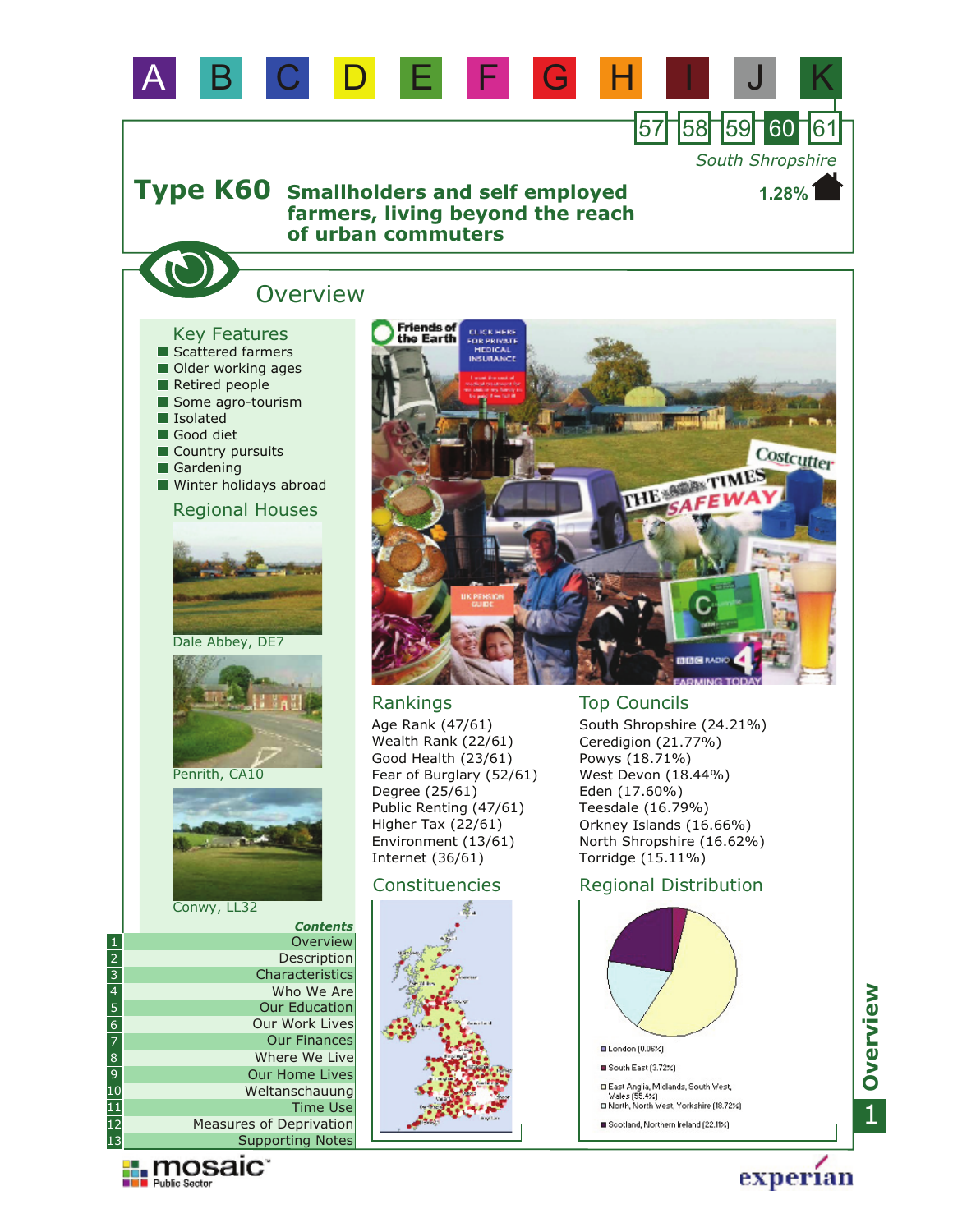

*Type K60* contains populations of scattered farmers most of whom are owner managers of medium sized operations with a bias towards dairying rather than cereals or intensive agribusiness.

A B C D E F G H I J K

#### **Key Features Communication**

Gardening Country pursuits Retired people Some agro-tourism Isolated Winter holidays abroad Good diet Older working ages Scattered farmers

**Receptive** Internet Broadsheet newspapers Direct mail **Unreceptive Telemarketing** Posters TV

57 158 159

*South Shropshire*

**1.28%**

# Description - Public Sector Focus

Education Educational attainment of people living in these areas is mixed. However, it is a minority that have poor qualifications. Many have at least some good `O' Levels, and a significant number have gone on to degree level. In most cases these better qualified people are the older generation who have moved into the area, rather than the working farmers who have probably inherited the farm from their parents. The children in these neighbourhoods generally do well at school. Many will achieve good grades at GCSE, and are likely to move on to higher education. These are areas where most parents earn sufficiently for free school meals to be a rarity. Voluntary controlled schools are relatively commonplace.

Health People in *Type K60* areas tend to eat healthily, and whilst many drink alcohol regularly it is not normally excessive. Relatively speaking, smoking is rare. They lead a naturally active life, encouraged by what the local countryside can offer. Consequently, their health is relatively good, and the problems associated with social disadvantage are infrequent. Those who have private medical insurance are likely to have sorted it themselves rather than relying on their employers.

Crime Crime is extremely rare in these areas, and anti-social behaviour is almost unheard of. When people are victims, it is almost always when they leave the neighbourhood. These people naturally assume that the police are doing a good job, although on the odd occasion when they are victims their expectations are not met.

Finances These are areas of low unemployment, and the number paying higher rate income tax is well above the national average. State financial support for working age households is therefore low. These people have a habit of ensuring that their own future is secure, with healthy savings and investments. An above average proportion of retired people ensures that the state pension is the primary state benefit claimed in these areas; however, this is usually just a supplementary income for people who have prepared for their retirement.

Environmental Issues People in *Type K60* neighbourhoods are concerned for the environment, but have a lifestyle that belies that concern. Their car ownership is high, often with multiple cars per household, and with the car needed for both work and leisure, mileage can be high. The older, often large, houses are also very inefficient in terms of energy usage. These people, typical of many of the un-deprived Types, assuage their guilt on the environment by financial means rather than changing the way in which they live.



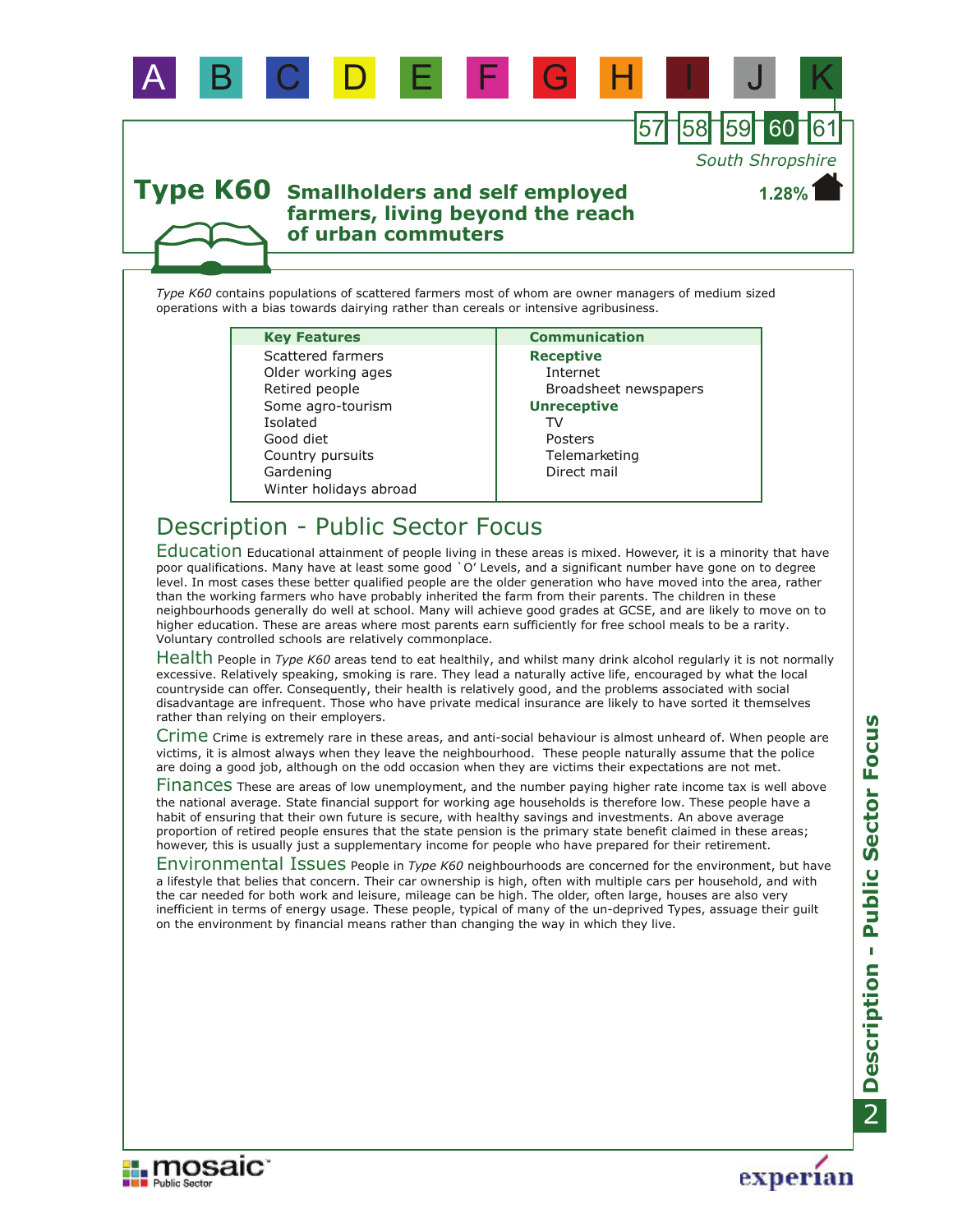

A B C D E F G H I J K

### Description - Sociology and Environment

Summary *Type K60* contains populations of scattered farmers most of whom are owner managers of medium sized operations with a bias towards dairying rather than cereals or intensive agribusiness.

Demography *Type K60* is found in areas of lowland Britain which are populated by a countryside of scattered farms and cottages rather than large nuclear villages. In comparison with *Type K59,* land is less likely to have been consolidated into a small number of large estates owned by wealthy families most farmers either manage their own farms with the help of their family or employ just one or two workers to help them out. Though many farms continue to be handed down from generation to generation, these areas are subject to land consolidation and many redundant farms and farm cottages now provide rural retreats for retired people, weekenders or urban commuters. A key feature of these areas therefore is that farmers have high equity in their land and in their businesses but that this equity often provides an unpredictable financial return and is very difficult to release in the form of disposable income. Many farmers plough back profits into their farms in the hope of selling them once they retire and these areas are populated by many smart bungalows financed by the sales of these farms once their owners retire. The population age distribution of these areas, as is common throughout the countryside, is now skewed towards older working age groups and retired people. Young people have had to move to towns to obtain technical qualifications and have little incentive to return to these rural settlements unless to work on family farms. There is little modern housing that would attract young people. However the varied scenery and undulating countryside attracts many older people who are prepared to cope with the solitude of living beyond the support systems provided by more traditional villages. In these areas distant from major centres of population commuters are more likely to work in shops and public sector jobs in local market towns than to enjoy well paid jobs in the offices of major corporations.

Environment Type K60 includes large populations of country dwellers in rural Wales, along the Welsh borders and on both sides of the Scottish border. These are areas which are very remote from centres of population and where the economy is almost entirely dependent on agriculture. Scattered farms are reached along private roads leading off winding single track country lanes often lined by steep banks and thick hedges. Large but often unimproved farmhouses sit amid a complex of barns and silos and old buildings protect tractors and other farm equipment. These are typically landscapes of greenfields and orchards, with grazing sheep and cows protected by fields separated by barbed wire fences and by coppiced hedgerows. Though these are seldom in mountain areas, these are often areas of poorer soils where water runs off into small streams and where significant amounts of steeper land are forested. The network of support services, which in lowland areas are provided from within nucleated villages, are provided in these areas by informal networks of local entrepreneurs many also living in isolated farms and cottages. By comparison recognisable villages with churches and pubs are relative few and far apart. Much more of the support in these areas is provided by local market towns, and the weekly visit to markets and to suppliers of agricultural services provides important intelligence in what are otherwise very fragmented and isolated communities.

*(Continued)*

experian

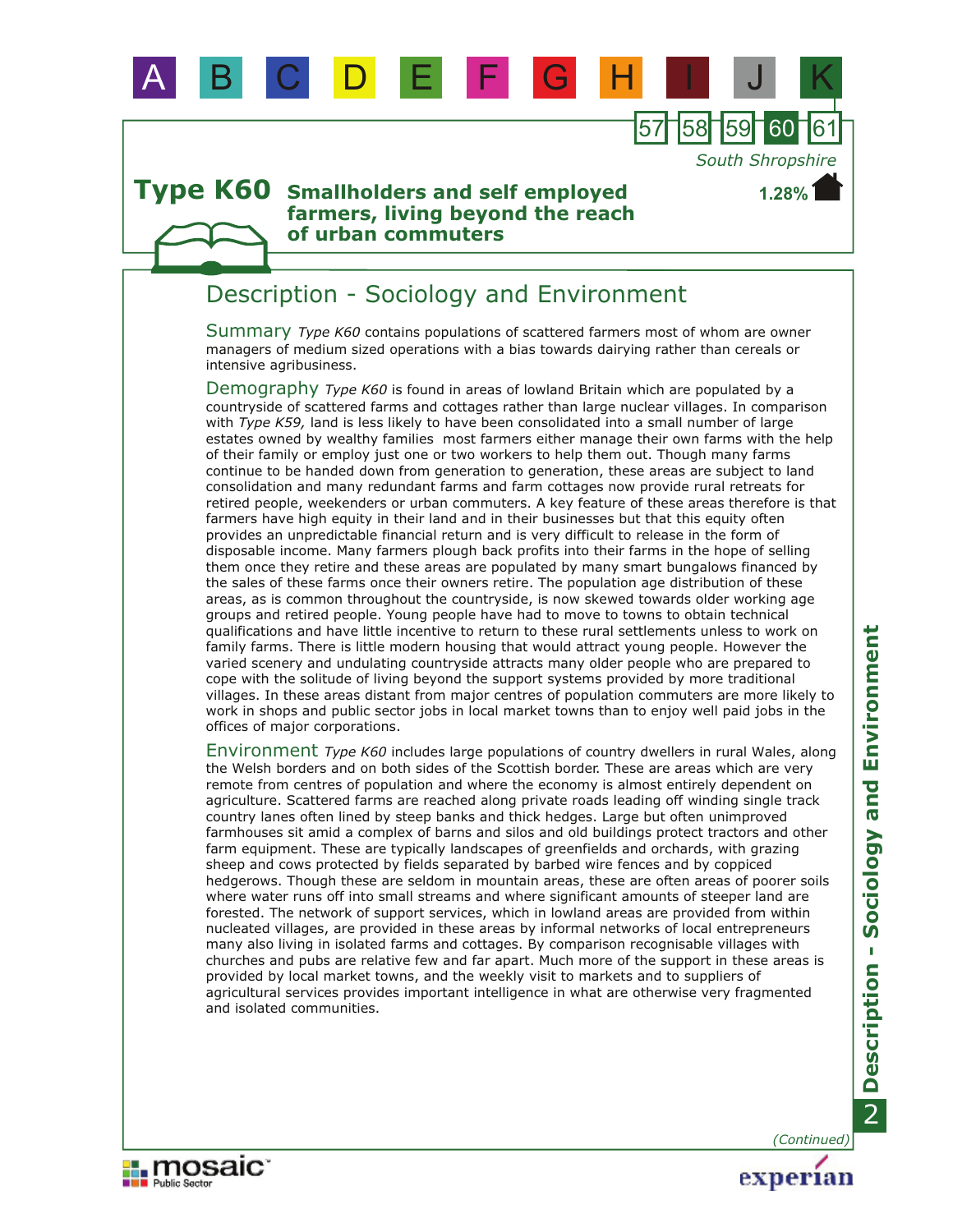

### Description - Sociology and Environment *(Continued)*

A B C D E F G H I J K

Economy Neighbourhoods of *Type K60* are highly dependent upon farming for employment and their financial health is greatly affected by decisions made by governments regarding the way in which agriculture is financially supported. Declining farm incomes in these areas have encouraged many to diversify into more specialised, higher value food products, such as organic cheese, which appeal increasingly to more sophisticated urban consumers. A number are also experimenting with agro-tourism and with diversification into recreational land uses.

Consumer Values Type K60 contains people who greatly value the quietness and solitude of living in physical isolation from their neighbours and who tend not to feel disadvantaged by their lack of access to the range of leisure opportunities taken for granted by urban residents. Many, though happy to welcome urban visitors, consciously look down on urban cultures which they see as imposing rigid disciplines and unwanted complexity on their residents. The culture of self reliance is a particularly important value in these areas which subscribe strongly to the belief that 'small is beautiful', one reason why many Liberal Democrat Members of Parliament represent these areas. Where consumers do engage in the formal economy it is primarily to source basic necessities.

Consumption Patterns *Type K60* typically spends large amounts of money on products and services, such as motoring and financial services, where it is difficult to distinguish between consumer and business use. Due to the scattered population, a high proportion of income is spent on cars and on motoring expenses, and cars tend to be kept for particularly long periods of time. These are important markets for loans, many of which will be secured against land and buildings. People work particularly long hours in these neighbourhoods and spend little on leisure, although a minority will enjoy foreign travel particularly during winter months. Being beyond the reach of mains gas, these are good markets for bottled gas and for home heating fuels, and large kitchens tend to be well equipped. Self standing freezers sell particularly well in these areas. Tastes in clothing and in food are traditional and many residents buy in bulk and visit discount stores and car boot sales. The collection of antiques is a particularly popular hobby among this population.

Change In recent years the decline in the population of many of these remoter areas of the country has been arrested, if not reversed, but much of the growth in population numbers is occurring on the edge of the small market towns rather than in these areas of scattered farms. The growth of the Internet is now playing a major role in moderating isolation and in making them feasible locations for footloose knowledge workers.





**1.28%**